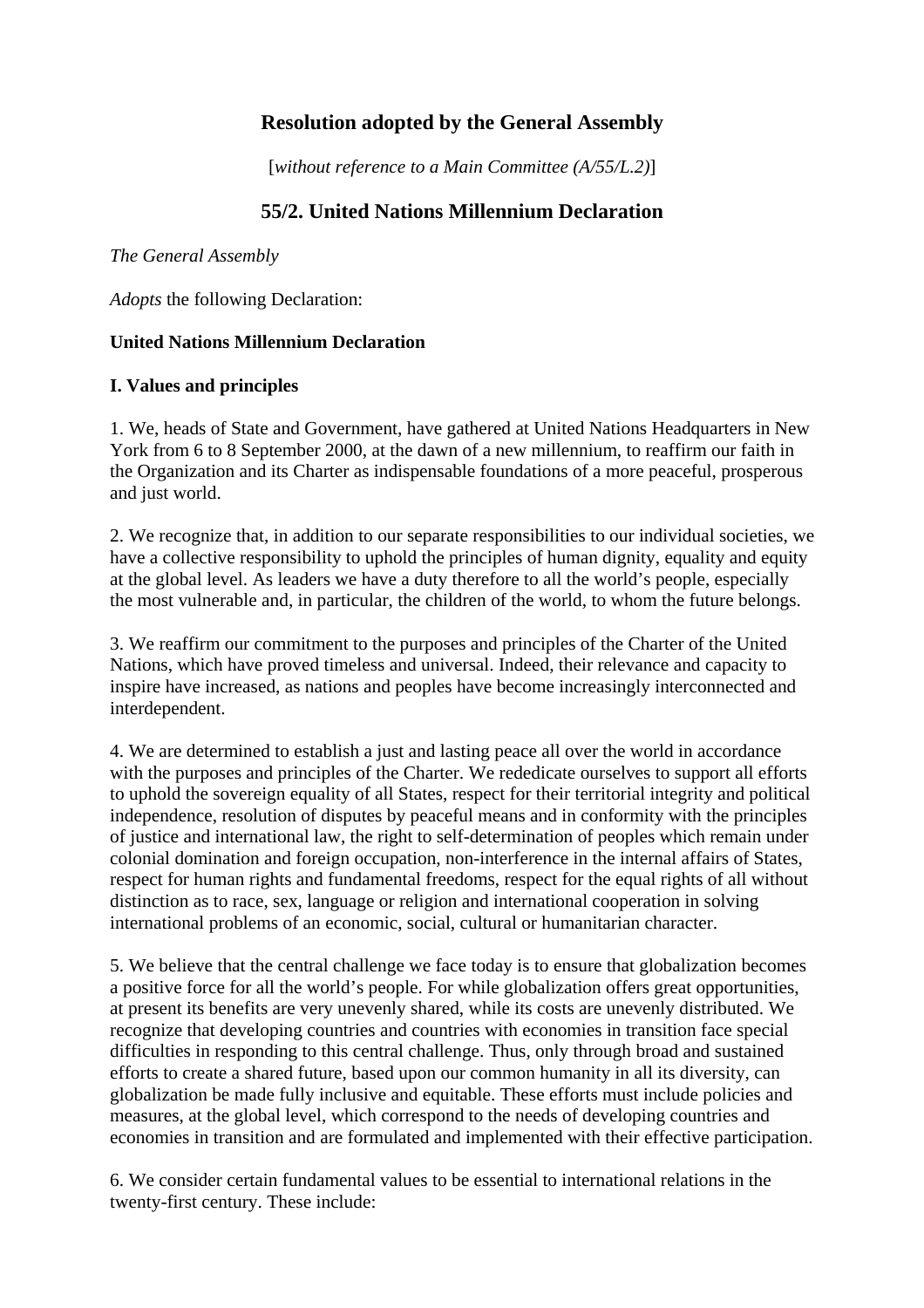• **Freedom.** Men and women have the right to live their lives and raise their children in dignity, free from hunger and from the fear of violence, oppression or injustice. Democratic and participatory governance based on the will of the people best assures these rights.

•. **Equality.** No individual and no nation must be denied the opportunity to benefit from development. The equal rights and opportunities of women and men must be assured.

• **Solidarity.** Global challenges must be managed in a way that distributes the costs and burdens fairly in accordance with basic principles of equity and social justice. Those who suffer or who benefit least deserve help from those who benefit most.

• **Tolerance.** Human beings must respect one other, in all their diversity of belief, culture and language. Differences within and between societies should be neither feared nor repressed, but cherished as a precious asset of humanity. A culture of peace and dialogue among all civilizations should be actively promoted.

• **Respect for nature.** Prudence must be shown in the management of all living species and natural resources, in accordance with the precepts of sustainable development. Only in this way can the immeasurable riches provided to us by nature be preserved and passed on to our descendants. The current unsustainable patterns of production and consumption must be changed in the interest of our future welfare and that of our descendants.

**• Shared responsibility.** Responsibility for managing worldwide economic and social development, as well as threats to international peace and security, must be shared among the nations of the world and should be exercised multilaterally. As the most universal and most representative organization in the world, the United Nations must play the central role.

7. In order to translate these shared values into actions, we have identified key objectives to which we assign special significance.

#### **II. Peace, security and disarmament**

8. We will spare no effort to free our peoples from the scourge of war, whether within or between States, which has claimed more than 5 million lives in the past decade. We will also seek to eliminate the dangers posed by weapons of mass destruction.

9. We resolve therefore:

• To strengthen respect for the rule of law in international as in national affairs and, in particular, to ensure compliance by Member States with the decisions of the International Court of Justice, in compliance with the Charter of the United Nations, in cases to which they are parties.

• To make the United Nations more effective in maintaining peace and security by giving it the resources and tools it needs for conflict prevention, peaceful resolution of disputes, peacekeeping, post-conflict peace-building and reconstruction. In this context, we take note of the report of the Panel on United Nations Peace Operations and request the General Assembly to consider its recommendations expeditiously.

• To strengthen cooperation between the United Nations and regional organizations, in accordance with the provisions of Chapter VIII of the Charter.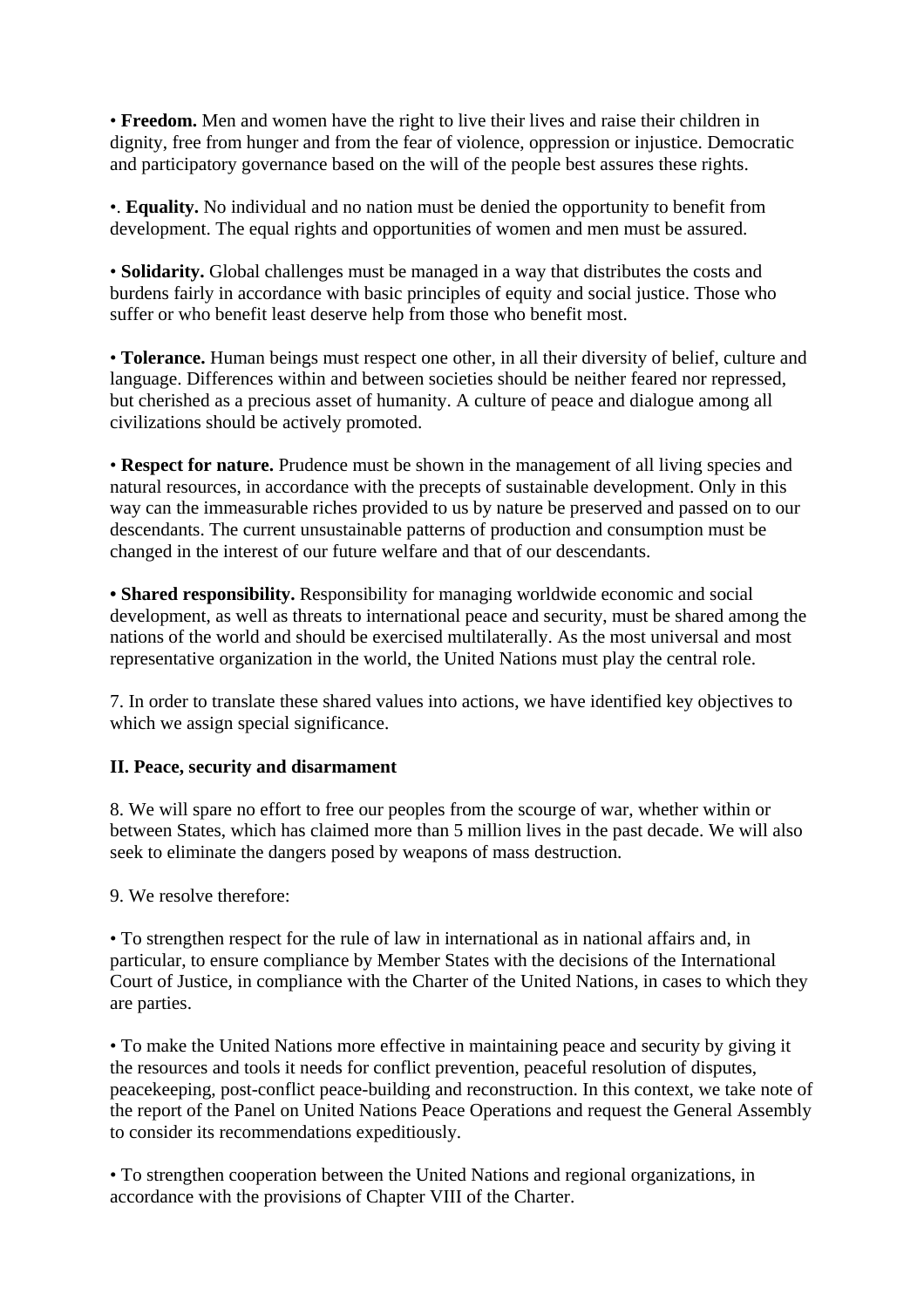• To ensure the implementation, by States Parties, of treaties in areas such as arms control and disarmament and of international humanitarian law and human rights law, and call upon all States to consider signing and ratifying the Rome Statute of the International Criminal Court.

• To take concerted action against international terrorism, and to accede as soon as possible to all the relevant international conventions.

• To redouble our efforts to implement our commitment to counter the world drug problem.

• To intensify our efforts to fight transnational crime in all its dimensions, including trafficking as well as smuggling in human beings and money laundering.

• To minimize the adverse effects of United Nations economic sanctions on innocent populations, to subject such sanctions regimes to regular reviews and to eliminate the adverse effects of sanctions on third parties.

• To strive for the elimination of weapons of mass destruction, particularly nuclear weapons, and to keep all options open for achieving this aim, including the possibility of convening an international conference to identify ways of eliminating nuclear dangers.

• To take concerted action to end illicit traffic in small arms and light weapons, especially by making arms transfers more transparent and supporting regional disarmament measures, taking account of all the recommendations of the forthcoming United Nations Conference on Illicit Trade in Small Arms and Light Weapons.

• To call on all States to consider acceding to the Convention on the Prohibition of the Use, Stockpiling, Production and Transfer of Anti-personnel Mines and on Their Destruction, as well as the amended mines protocol to the Convention on conventional weapons.

10. We urge Member States to observe the Olympic Truce, individually and collectively, now and in the future, and to support the International Olympic Committee in its efforts to promote peace and human understanding through sport and the Olympic Ideal.

#### **III. Development and poverty eradication**

11. We will spare no effort to free our fellow men, women and children from the abject and dehumanizing conditions of extreme poverty, to which more than a billion of them are currently subjected. We are committed to making the right to development a reality for everyone and to freeing the entire human race from want.

12. We resolve therefore to create an environment – at the national and global levels alike – which is conducive to development and to the elimination of poverty.

13. Success in meeting these objectives depends, *inter alia*, on good governance within each country. It also depends on good governance at the international level and on transparency in the financial, monetary and trading systems. We are committed to an open, equitable, rulebased, predictable and non-discriminatory multilateral trading and financial system.

14. We are concerned about the obstacles developing countries face in mobilizing the resources needed to finance their sustained development. We will therefore make every effort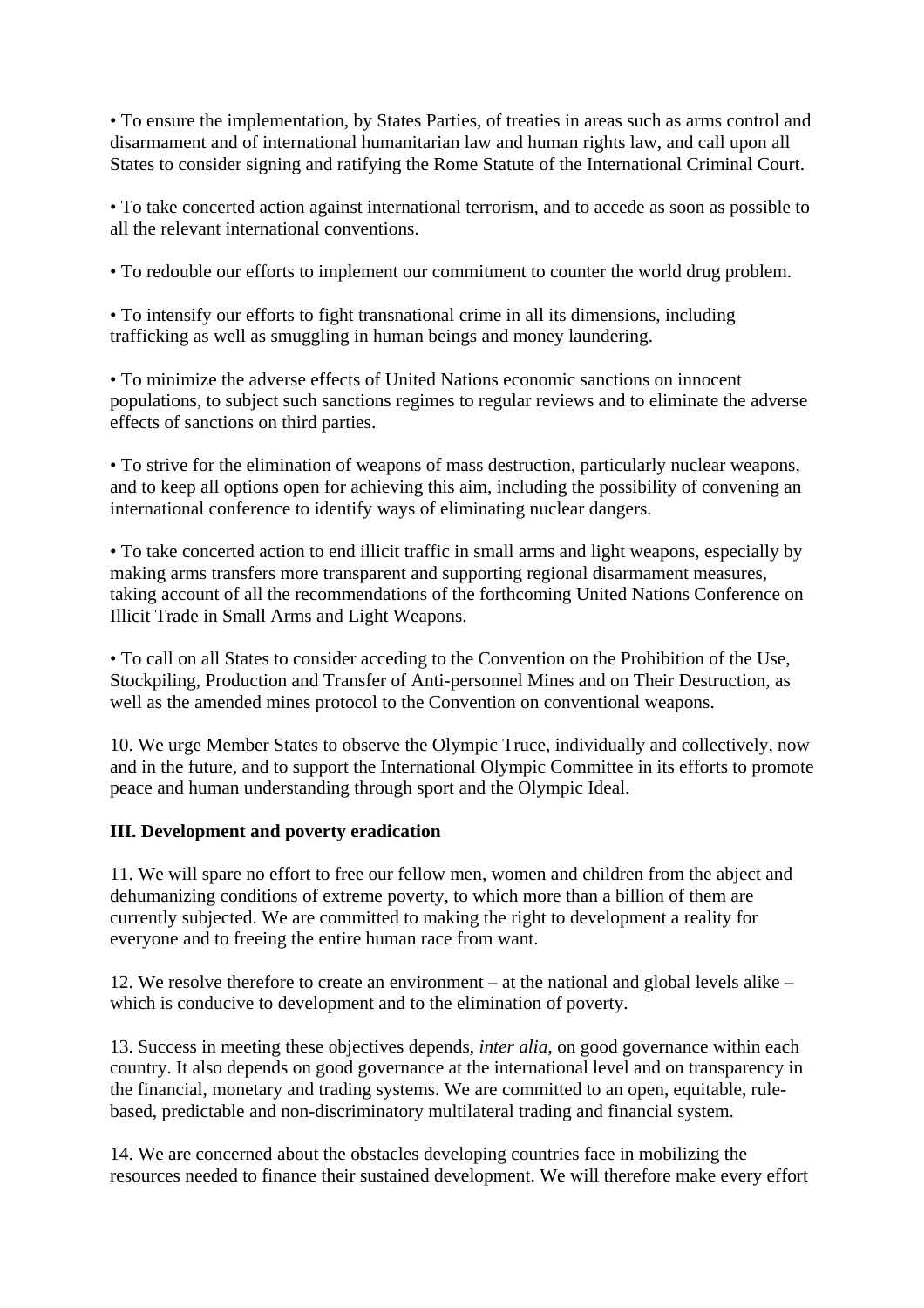to ensure the success of the High-level International and Intergovernmental Event on Financing for Development, to be held in 2001.

15. We also undertake to address the special needs of the least developed countries. In this context, we welcome the Third United Nations Conference on the Least Developed Countries to be held in May 2001 and will endeavour to ensure its success. We call on the industrialized countries:

• To adopt, preferably by the time of that Conference, a policy of duty- and quota-free access for essentially all exports from the least developed countries;

• To implement the enhanced programme of debt relief for the heavily indebted poor countries without further delay and to agree to cancel all official bilateral debts of those countries in return for their making demonstrable commitments to poverty reduction; and

• To grant more generous development assistance, especially to countries that are genuinely making an effort to apply their resources to poverty reduction.

16. We are also determined to deal comprehensively and effectively with the debt problems of low- and middle-income developing countries, through various national and international measures designed to make their debt sustainable in the long term.

17. We also resolve to address the special needs of small island developing States, by implementing the Barbados Programme of Action and the outcome of the twenty-second special session of the General Assembly rapidly and in full. We urge the international community to ensure that, in the development of a vulnerability index, the special needs of small island developing States are taken into account.

18. We recognize the special needs and problems of the landlocked developing countries, and urge both bilateral and multilateral donors to increase financial and technical assistance to this group of countries to meet their special development needs and to help them overcome the impediments of geography by improving their transit transport systems.

19. We resolve further:

• To halve, by the year 2015, the proportion of the world's people whose income is less than one dollar a day and the proportion of people who suffer from hunger and, by the same date, to halve the proportion of people who are unable to reach or to afford safe drinking water.

• To ensure that, by the same date, children everywhere, boys and girls alike, will be able to complete a full course of primary schooling and that girls and boys will have equal access to all levels of education.

• By the same date, to have reduced maternal mortality by three quarters, and under-five child mortality by two thirds, of their current rates.

• To have, by then, halted, and begun to reverse, the spread of HIV/AIDS, the scourge of malaria and other major diseases that afflict humanity.

• To provide special assistance to children orphaned by HIV/AIDS.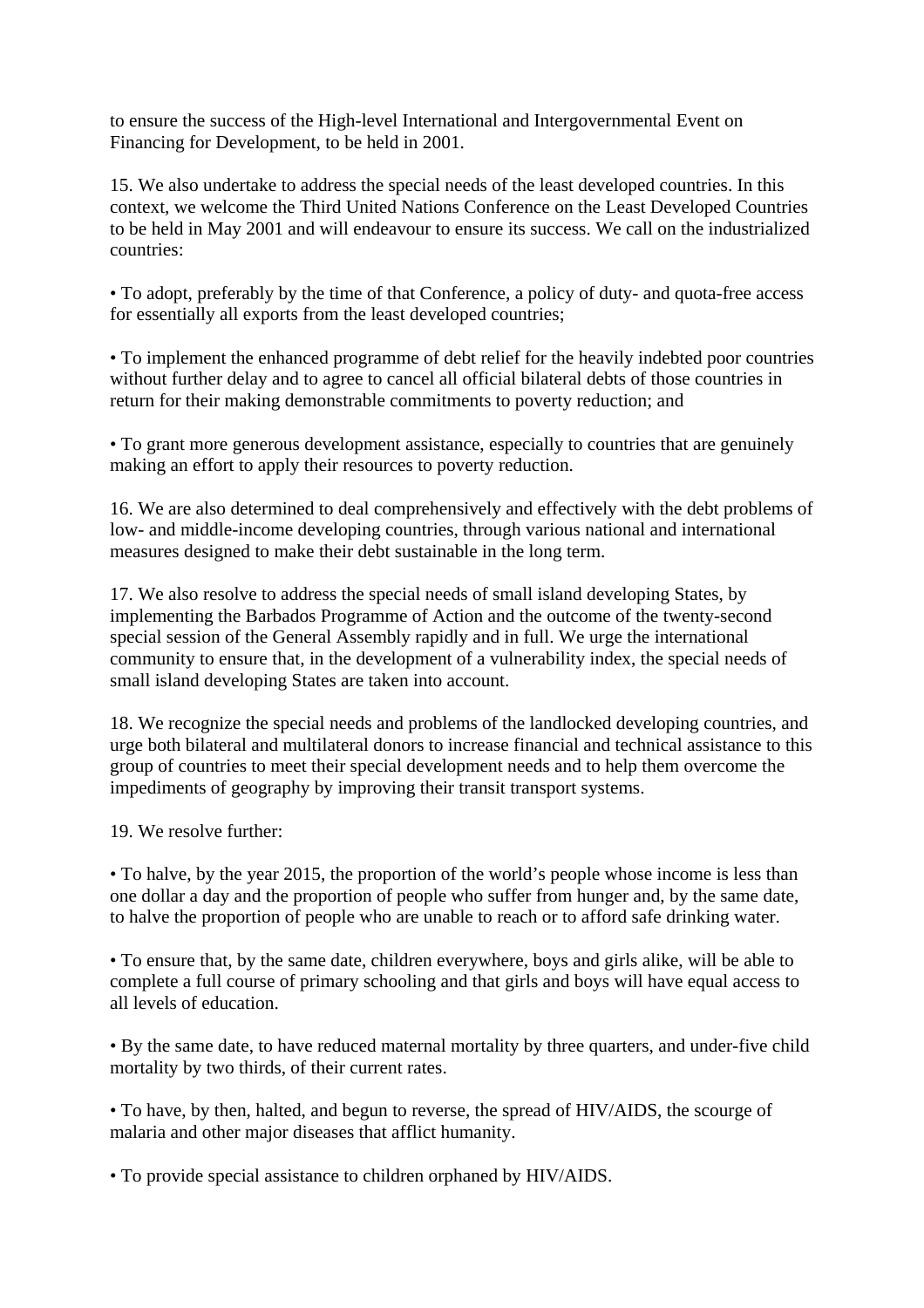• By 2020, to have achieved a significant improvement in the lives of at least 100 million slum dwellers as proposed in the "Cities Without Slums" initiative.

20. We also resolve:

• To promote gender equality and the empowerment of women as effective ways to combat poverty, hunger and disease and to stimulate development that is truly sustainable.

• To develop and implement strategies that give young people everywhere a real chance to find decent and productive work.

• To encourage the pharmaceutical industry to make essential drugs more widely available and affordable by all who need them in developing countries.

• To develop strong partnerships with the private sector and with civil society organizations in pursuit of development and poverty eradication.

• To ensure that the benefits of new technologies, especially information and communication technologies, in conformity with recommendations contained in the ECOSOC 2000 Ministerial Declaration, are available to all.

## **IV. Protecting our common environment**

21. We must spare no effort to free all of humanity, and above all our children and grandchildren, from the threat of living on a planet irredeemably spoilt by human activities, and whose resources would no longer be sufficient for their needs.

22. We reaffirm our support for the principles of sustainable development, including those set out in Agenda 21, agreed upon at the United Nations Conference on Environment and Development.

23. We resolve therefore to adopt in all our environmental actions a new ethic of conservation and stewardship and, as first steps, we resolve:

• To make every effort to ensure the entry into force of the Kyoto Protocol, preferably by the tenth anniversary of the United Nations Conference on Environment and Development in 2002, and to embark on the required reduction in emissions of greenhouse gases.

• To intensify our collective efforts for the management, conservation and sustainable development of all types of forests.

• To press for the full implementation of the Convention on Biological Diversity and the Convention to Combat Desertification in those Countries Experiencing Serious Drought and/or Desertification, particularly in Africa.

• To stop the unsustainable exploitation of water resources by developing water management strategies at the regional, national and local levels, which promote both equitable access and adequate supplies.

• To intensify cooperation to reduce the number and effects of natural and man-made disasters.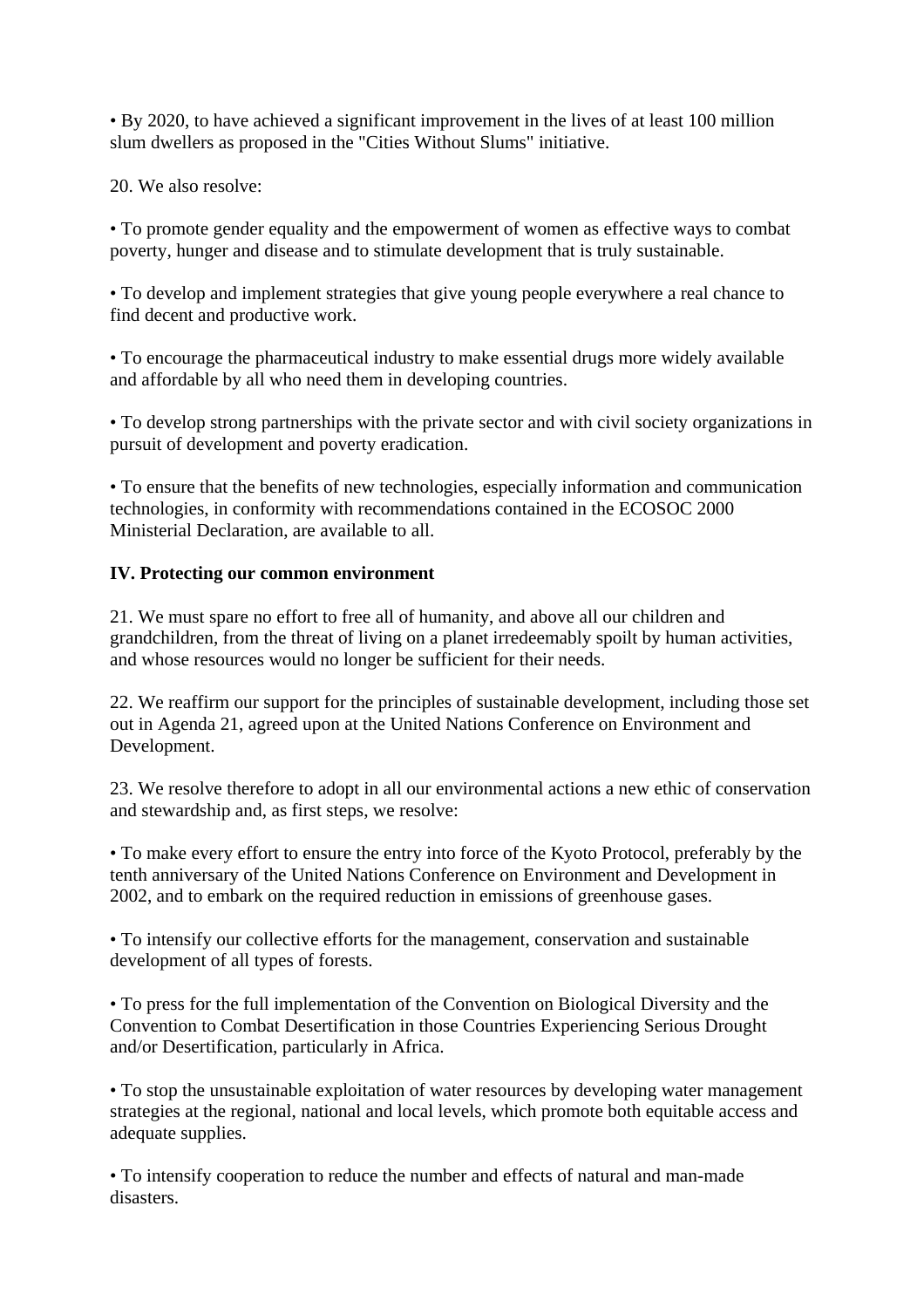• To ensure free access to information on the human genome sequence.

## **V. Human rights, democracy and good governance**

24. We will spare no effort to promote democracy and strengthen the rule of law, as well as respect for all internationally recognized human rights and fundamental freedoms, including the right to development.

25. We resolve therefore:

• To respect fully and uphold the Universal Declaration of Human Rights.

• To strive for the full protection and promotion in all our countries of civil, political, economic, social and cultural rights for all.

• To strengthen the capacity of all our countries to implement the principles and practices of democracy and respect for human rights, including minority rights.

• To combat all forms of violence against women and to implement the Convention on the Elimination of All Forms of Discrimination against Women.

• To take measures to ensure respect for and protection of the human rights of migrants, migrant workers and their families, to eliminate the increasing acts of racism and xenophobia in many societies and to promote greater harmony and tolerance in all societies.

• To work collectively for more inclusive political processes, allowing genuine participation by all citizens in all our countries.

• To ensure the freedom of the media to perform their essential role and the right of the public to have access to information.

## **VI. Protecting the vulnerable**

26. We will spare no effort to ensure that children and all civilian populations that suffer disproportionately the consequences of natural disasters, genocide, armed conflicts and other humanitarian emergencies are given every assistance and protection so that they can resume normal life as soon as possible.

We resolve therefore:

• To expand and strengthen the protection of civilians in complex emergencies, in conformity with international humanitarian law.

• To strengthen international cooperation, including burden sharing in, and the coordination of humanitarian assistance to, countries hosting refugees and to help all refugees and displaced persons to return voluntarily to their homes, in safety and dignity and to be smoothly reintegrated into their societies.

• To encourage the ratification and full implementation of the Convention on the Rights of the Child and its optional protocols on the involvement of children in armed conflict and on the sale of children, child prostitution and child pornography.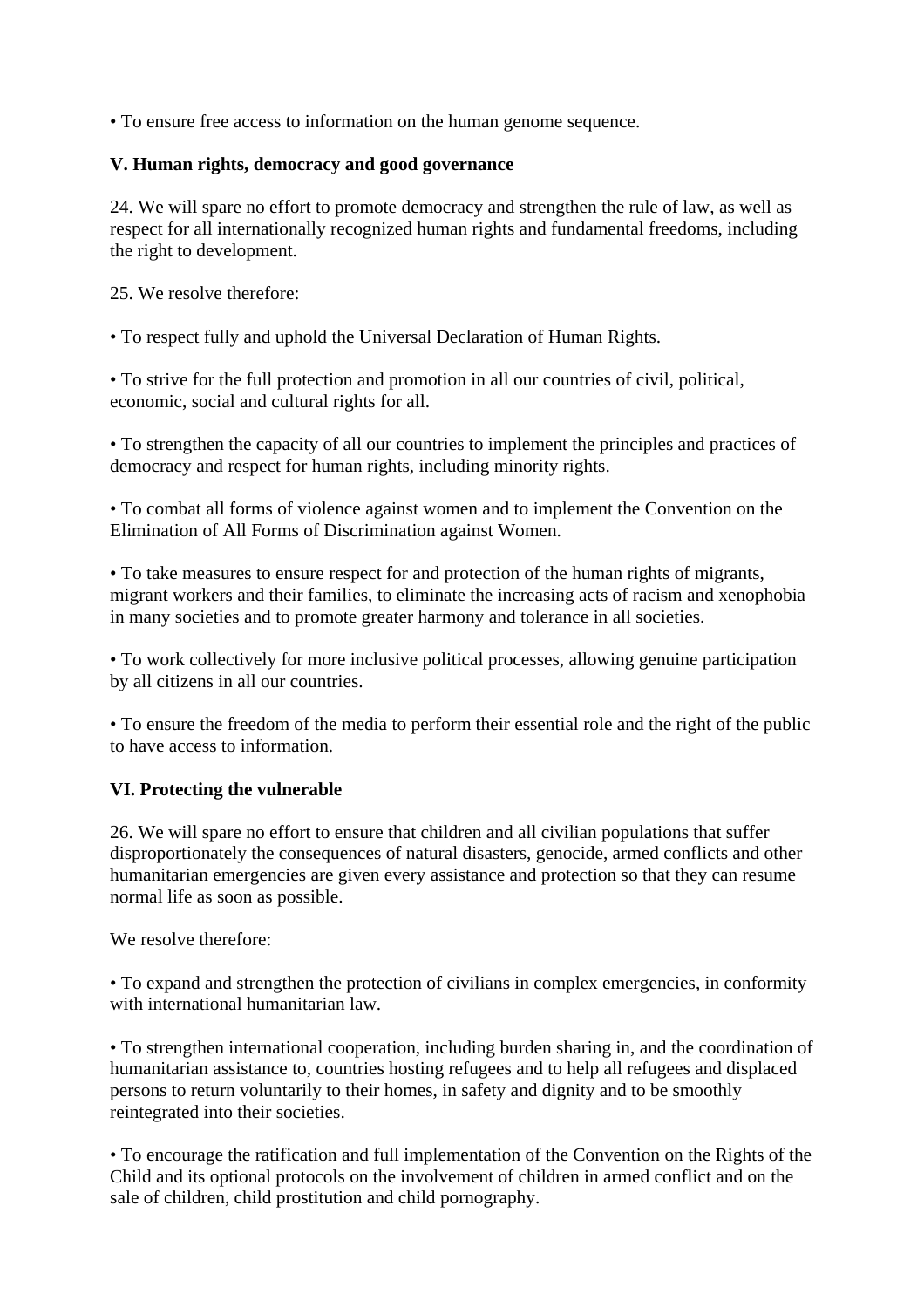## **VII. Meeting the special needs of Africa**

27. We will support the consolidation of democracy in Africa and assist Africans in their struggle for lasting peace, poverty eradication and sustainable development, thereby bringing Africa into the mainstream of the world economy.

28. We resolve therefore:

• To give full support to the political and institutional structures of emerging democracies in Africa.

• To encourage and sustain regional and subregional mechanisms for preventing conflict and promoting political stability, and to ensure a reliable flow of resources for peacekeeping operations on the continent.

• To take special measures to address the challenges of poverty eradication and sustainable development in Africa, including debt cancellation, improved market access, enhanced Official Development Assistance and increased flows of Foreign Direct Investment, as well as transfers of technology.

• To help Africa build up its capacity to tackle the spread of the HIV/AIDS pandemic and other infectious diseases.

#### **VIII. Strengthening the United Nations**

29. We will spare no effort to make the United Nations a more effective instrument for pursuing all of these priorities: the fight for development for all the peoples of the world, the fight against poverty, ignorance and disease; the fight against injustice; the fight against violence, terror and crime; and the fight against the degradation and destruction of our common home.

30. We resolve therefore:

• To reaffirm the central position of the General Assembly as the chief deliberative, policymaking and representative organ of the United Nations, and to enable it to play that role effectively.

• To intensify our efforts to achieve a comprehensive reform of the Security Council in all its aspects.

• To strengthen further the Economic and Social Council, building on its recent achievements, to help it fulfil the role ascribed to it in the Charter.

• To strengthen the International Court of Justice, in order to ensure justice and the rule of law in international affairs.

• To encourage regular consultations and coordination among the principal organs of the United Nations in pursuit of their functions.

• To ensure that the Organization is provided on a timely and predictable basis with the resources it needs to carry out its mandates.